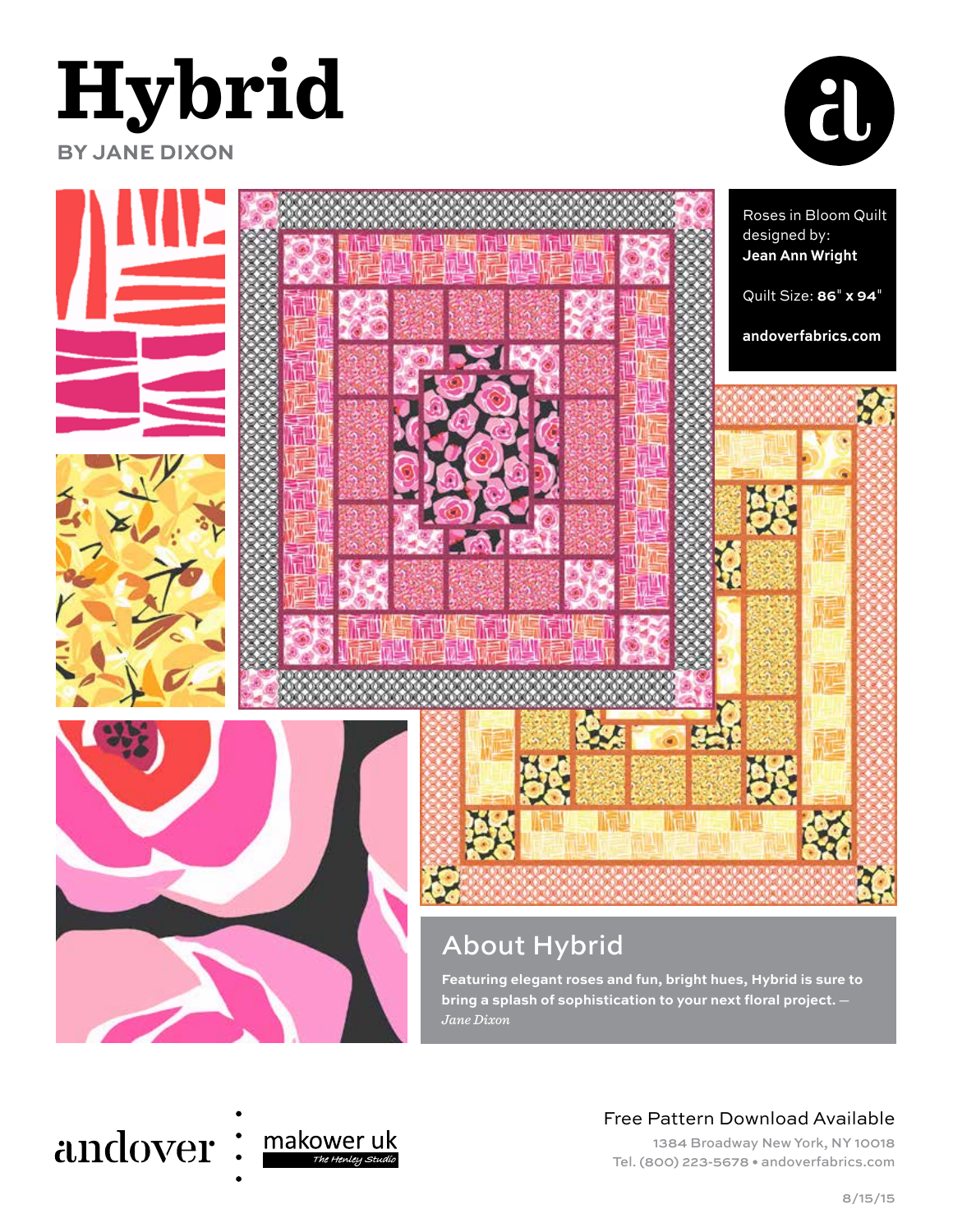# **Roses in Bloom Quilt**

Introducing Andover Fabrics new collection: **HYBRID** by Jane Dixon

### Quilt designed by Jean Ann Wright

Quilt finishes 86" x 94"

*What is more romantic than a bed of roses? These lovely floral prints are enhanced with fun geometrics in this queen-size quilt. The big patches with pink or yellow and a touch of black are joined with simple sashing that goes together easily. Choose whichever color way fits your decorating needs.* 

## **Fabric Requirements**

|                   |         | Yardage              | Rose    | Yellow  |
|-------------------|---------|----------------------|---------|---------|
| <b>Fabric A</b>   | blocks  | 1 yard               | 8076-K  | 8076-Q  |
| <b>Fabric B</b>   | border  | $1\frac{1}{4}$ yards | 8077-KE | 8077-O  |
| <b>Fabric C</b>   | border  | $1\frac{3}{4}$ yards | 8078-KE | 8078-O  |
| <b>Fabric D</b>   | border  | $2\frac{1}{2}$ yards | 8079-K  | 8079-O  |
| <b>Fabric E</b>   | border  | $1\frac{1}{4}$ yards | 8124-KE | 8124-OK |
| <i>*</i> Fabric F | borders | 2 yards              | 1867-E2 | 1867-09 |
| <b>Backing</b>    |         | 8 yards              | 8077-KE | 8077-O  |
| *includes binding |         |                      |         |         |

# **Cutting Directions**

**Note:** Read assembly directions before cutting patches. All measurements are cut sizes and include **4**" seam allowances. Strips and borders are cut the exact lengths required plus **4**" seam allowances. WOF designates the width of fabric from selvedge to selvedge (approximately 42" wide).

| <b>Fabric A</b> | Cut (1) rectangle $19\frac{1}{2}$ " x $27\frac{1}{2}$ "<br>Cut (2) rectangles $5'' \times 18^{1/2}$<br>Cut (2) rectangles $5'' \times 10^{1/2''}$            | <b>Fabric F</b> | Cut (10) strips $2\frac{1}{2}$ " x WOF for binding<br>Cut (27) strips $1\frac{1}{2}$ x WOF, pieced to<br>make the following: |                                                                                                                                  |
|-----------------|--------------------------------------------------------------------------------------------------------------------------------------------------------------|-----------------|------------------------------------------------------------------------------------------------------------------------------|----------------------------------------------------------------------------------------------------------------------------------|
| <b>Fabric B</b> | Cut (2) rectangles $9\frac{1}{2}$ " x $18\frac{1}{2}$ "<br>Cut (2) rectangles $9\frac{1}{2}$ " x $10\frac{1}{2}$ "                                           |                 | For center:                                                                                                                  | $(2)$ 27 <sup>1</sup> / <sub>2</sub> " strips<br>$(2)$ 21 <sup>1/2"</sup> strips                                                 |
|                 | Cut (8) squares $9\frac{1}{2}$ " x $9\frac{1}{2}$ "                                                                                                          |                 | For border 1: $(8)$ 5" strips                                                                                                |                                                                                                                                  |
|                 | <b>Fabric C</b> Cut (2) borders $9\frac{1}{2}$ " x $58\frac{1}{2}$ ", cut lengthwise<br>Cut (2) borders $9\frac{1}{2}$ " x $50\frac{1}{2}$ ", cut lengthwise |                 |                                                                                                                              | For border 2: $(2)$ 50 <sup>1</sup> / <sub>2</sub> " strips<br>$(2)$ 38 <sup>1/2"</sup> strips<br>$(12) 9\frac{1}{2}$ strips     |
| <b>Fabric D</b> | Cut (2) borders $7\frac{1}{2}$ " x 80 $\frac{1}{2}$ ", cut lengthwise<br>Cut (2) borders $7\frac{1}{2}$ " x $72\frac{1}{2}$ ", cut lengthwise                |                 |                                                                                                                              | For border 3: $(4)$ 70 <sup>1</sup> / <sub>2</sub> " strips<br>$(2)$ 58½" strips<br>$(4)$ 9 <sup>1</sup> / <sub>2</sub> " strips |
| <b>Fabric E</b> | Cut (8) squares $9\frac{1}{2}$ " x $9\frac{1}{2}$ "<br>Cut (4) squares $7\frac{1}{2}$ x $7\frac{1}{2}$                                                       |                 |                                                                                                                              | For border 4: $(2)$ 80 <sup>1</sup> / <sub>2</sub> " strips                                                                      |
|                 | Cut (4) rectangles $5''$ x $9\frac{1}{2}''$<br>Cut (4) squares $5'' \times 5''$                                                                              | <b>Backing</b>  | Cut (3) panels $34''$ x $94''$ , pieced to fit quilt<br>top with overlap on all sides                                        |                                                                                                                                  |

## **Making the Quilt**

- **1.** Cut the patches, strips, and borders as listed in the cutting instructions. To make the center panel, sew the Fabric F 27**2**" strips to the sides of the Fabric A rectangle. Sew the Fabric F 21<sup>1</sup>/<sub>2</sub>" strips to the top and bottom of the A.
- **2.** Border 1: Referring to the Quilt Diagram, sew Fabric F 5" strips to the ends of a Fabric A 18<sup>1</sup>/<sub>2</sub>" rectangle. Join a Fabric E 5" square to each end. Make 2 borders like this. Matching centers and ends, sew these borders to the sides of the center panel.
- **3.** Sew Fabric F 5" strips to the ends of a Fabric A 10**2**" rectangle. Sew a Fabric E 5" x 9**2**" rectangle to each end. Repeat to make a second border. Sew these borders to the top and bottom of the center panel.
- **4.** Border 2: Sew Fabric F 9**2**" strips to both ends of a Fabric B 18**2**" rectangle. Sew a Fabric B 9**2**" square to each end. Matching centers and ends, sew a Fabric F 38**2**" strip to a long side of this border. Repeat. With the F strips toward the center panel, sew these borders to the sides of the quilt.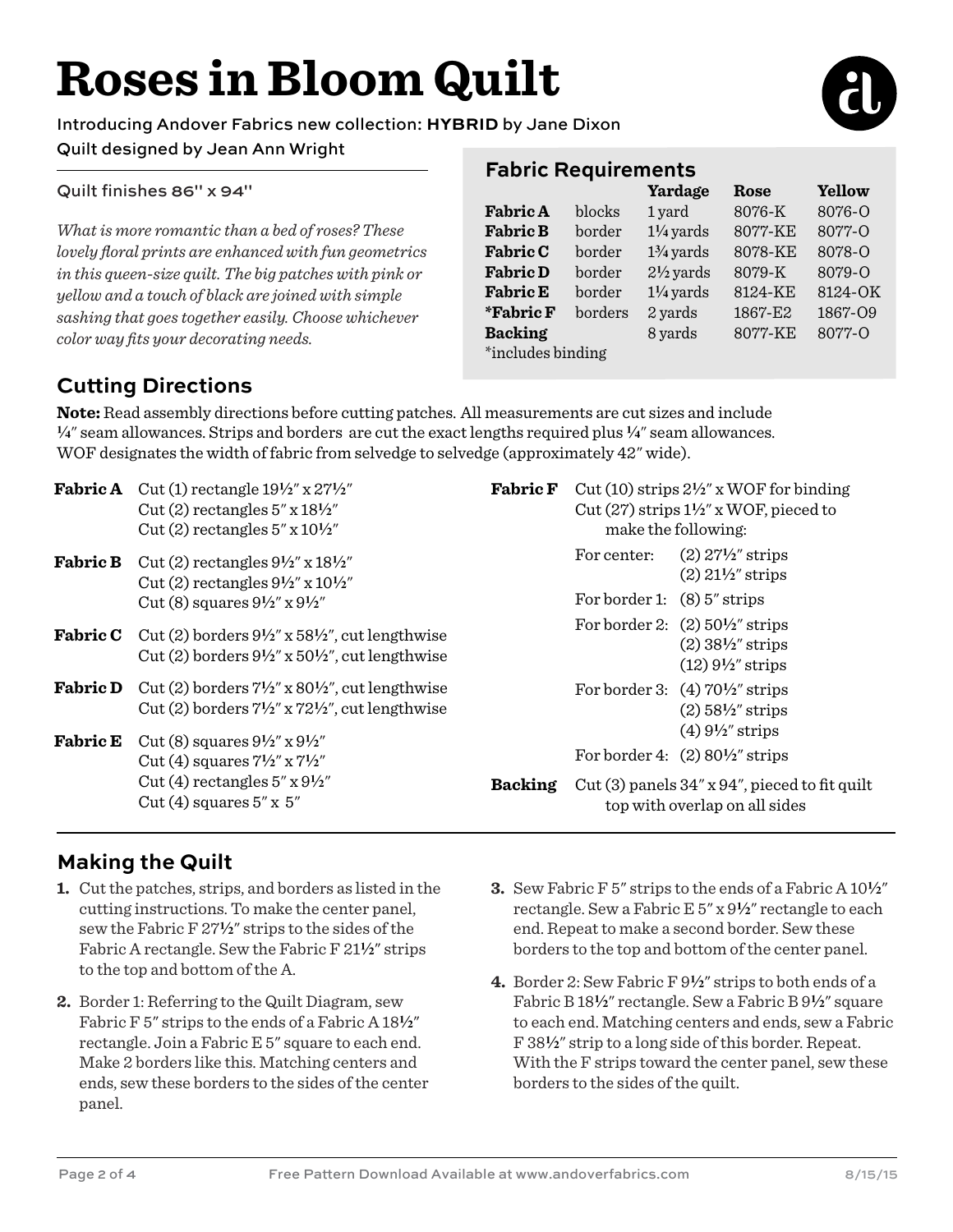# **Roses in Bloom Quilt**

- **5.** Sew Fabric F 9**2**" strips to both ends of a Fabric B 10**2**" rectangle. Sew a Fabric B 9**2**" square to each end, and then add a Fabric F  $9\frac{1}{2}$ " strip and a Fabric E 9**2**" square to each end. Sew to the top and bottom of the quilt.
- **6.** Border 3: Matching centers and ends, sew a Fabric F 58**2**" strip to a Fabric C 58**2**" border. Repeat. With the F strips toward the center, sew these borders to the sides of the quilt.
- **7.** Sew Fabric F 9**2**" strips to ends of a Fabric C 50**2**" border. Join Fabric E 9**2**" squares to both ends. Sew Fabric F  $70\frac{1}{2}$ " strips to both long sides of the border. Repeat. Sew these borders to the top and bottom of the quilt.
- **8.** Border 4: Matching centers and ends, sew a Fabric F 80**2**" strip to a Fabric D 80**2**" border. Repeat. With the F strips toward the center, sew borders to the sides of the quilt.
- **9.** Join a Fabric E 7**2**" square to each end of a Fabric D 72**2**" border. Repeat. Join these borders to the top and bottom of the quilt.

## **Finishing the Quilt**

**10.** Layer the quilt with batting and backing and baste. Quilt in the ditch around borders and block patches. Quilt around the printed motifs in the blocks and outer border. Bind to finish the quilt.



**Quilt Diagram**